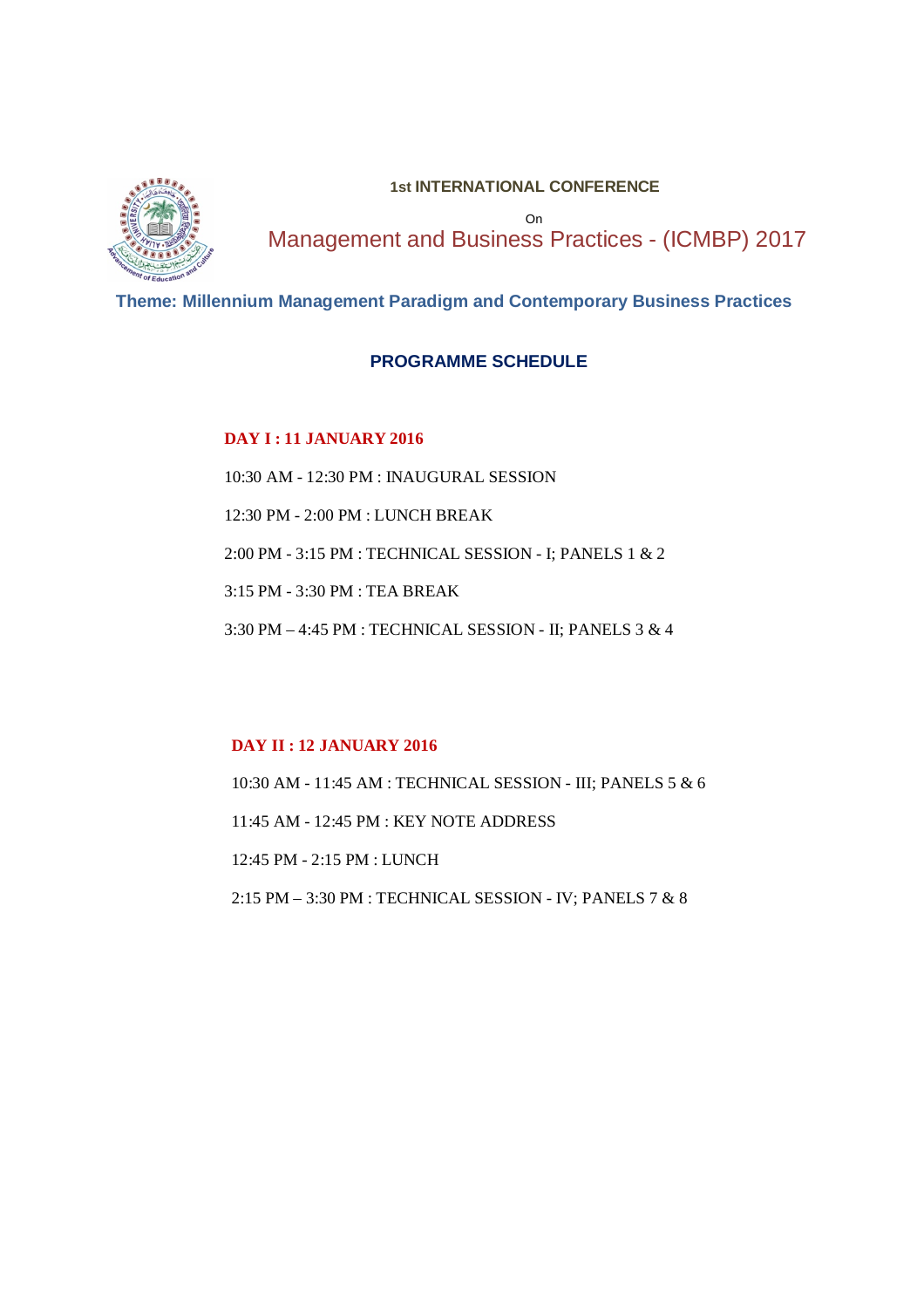## **DETAILED SCHEDULE OF PAPER PRESENTATION**

#### **DAY I : 11 JANUARY 2017**

#### 2:00 PM - 3:15 PM **TECHNICAL SESSION I TRACK 1**

#### **Marketing Management Paradigm and Contemporary Marketing and Sales Practices- I**

#### **Track Chair: Prof. Isita Lahiri, Professor, Kalyani University**

| Sl. No.        | Topic                                                                                                  | Author(s)                                          |
|----------------|--------------------------------------------------------------------------------------------------------|----------------------------------------------------|
| 1              | A Study On How Advertising Influences<br>Consumer Behaviour: With A Special<br>Reference To Nestle Ltd | Subhajit Basu Chowdhury                            |
| $\overline{2}$ | An Empirical study on Contemporary issues in<br>Green Marketing related with 4A's in FMCG<br>Sectors.  | Jyotirmoy Mandal<br><b>Gagan Pareek</b>            |
| 3              | Awareness of Green Marketing and it's<br>Influence on Buying Behavior of Consumers in<br>Kolkata       | Akash Bhattacharya                                 |
| 4              | CSR practices promote FMCG brands in Kolkata<br>metropolis: myth or reality                            | Anulekha Banerjee<br>Rajib Dasgupta                |
| 5              | <b>Operative Way of Vendor Management Practices</b><br>to Improve CRM & Supply Chain Management        | Surajit Das                                        |
| 6              | FMCG Industry in Rural Market – Opportunity<br>& Challenges                                            | Arun Kumar Singh<br>Malini Majumdar (Mukhopadhyay) |
| 7              | A Study Focusing on Behaviour of College<br>Students of Kolkata towards Pizza Hut and<br>Domino's.     | Shriya Singh<br>Supriyo Patra                      |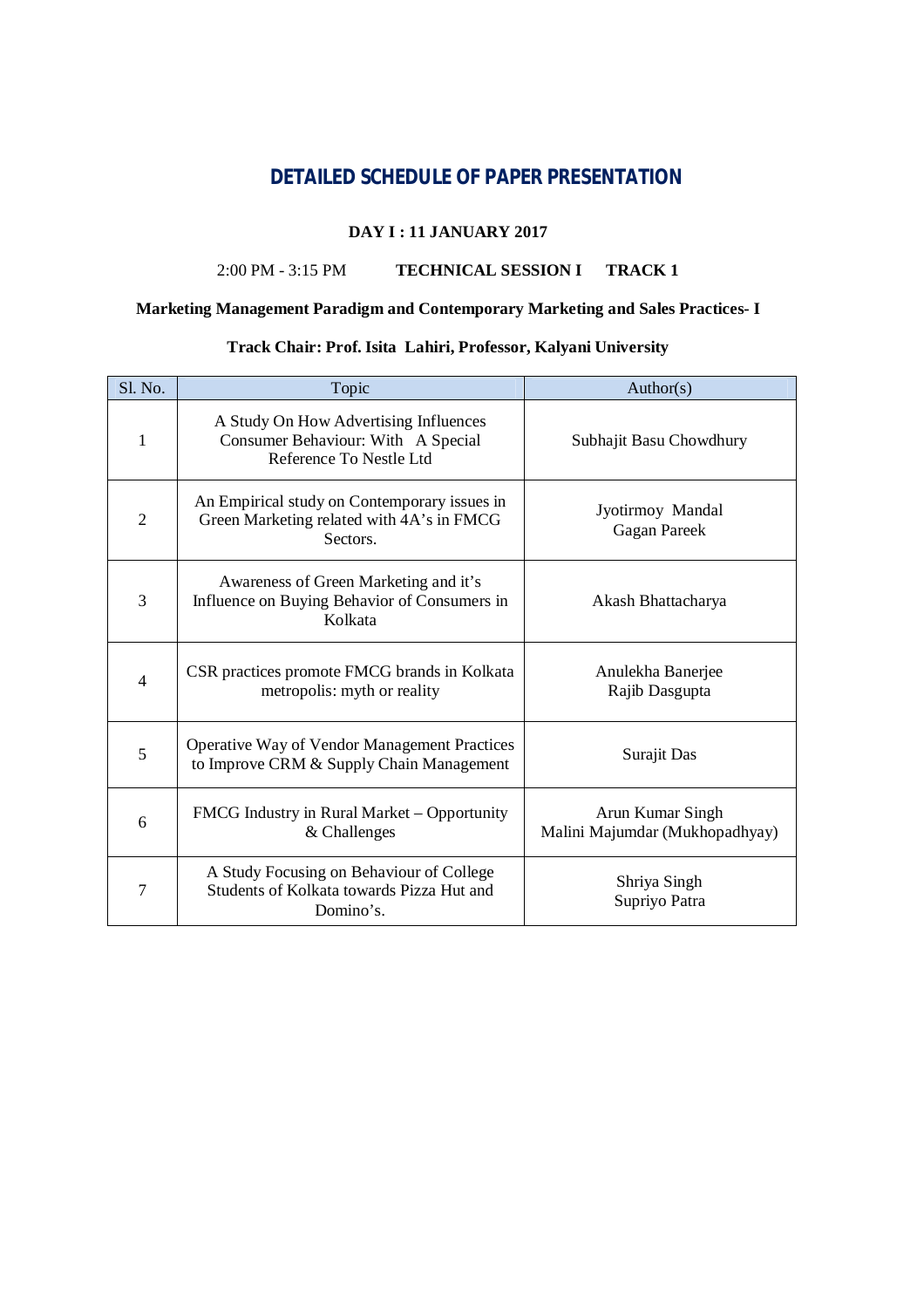#### **DAY I : 11 JANUARY 2017**

#### 2:00 PM - 3:15 PM **TECHNICAL SESSION I TRACK 2**

## **Human Resource Management Paradigm and Contemporary HR and OB Practices - I**

| Sl. No.        | Topic                                                                                                                       | Author(s)                                                  |
|----------------|-----------------------------------------------------------------------------------------------------------------------------|------------------------------------------------------------|
| $\mathbf{1}$   | How good is the Organization to work for? $-$<br>To construct a Conceptual Model of<br><b>Collective Perceptual Climate</b> | Punam Bihani<br>Kaushik Kundu                              |
| 2              | Training and Development is the Raison<br>d'etre for the Success of an Organisation: The<br>Case of BRAC, Bangladesh        | Salehuddin Ahmed                                           |
| 3              | A study on training need and effectiveness of<br>non-clinical staff of private hospitals in<br>Kolkata                      | Soumik Gangopadhyay<br>Anindita Bose<br>Somnath Chatterjee |
| $\overline{4}$ | Promoting Team Learning in Undergraduate<br>Courses                                                                         | Shamsun Nahar Ahmed                                        |
| 5              | Managing Diversity – HR Challenge                                                                                           | Jayasheela                                                 |

## **Track Chair: Prof Sumati Ray, Professor, IISWBM, Kolkata**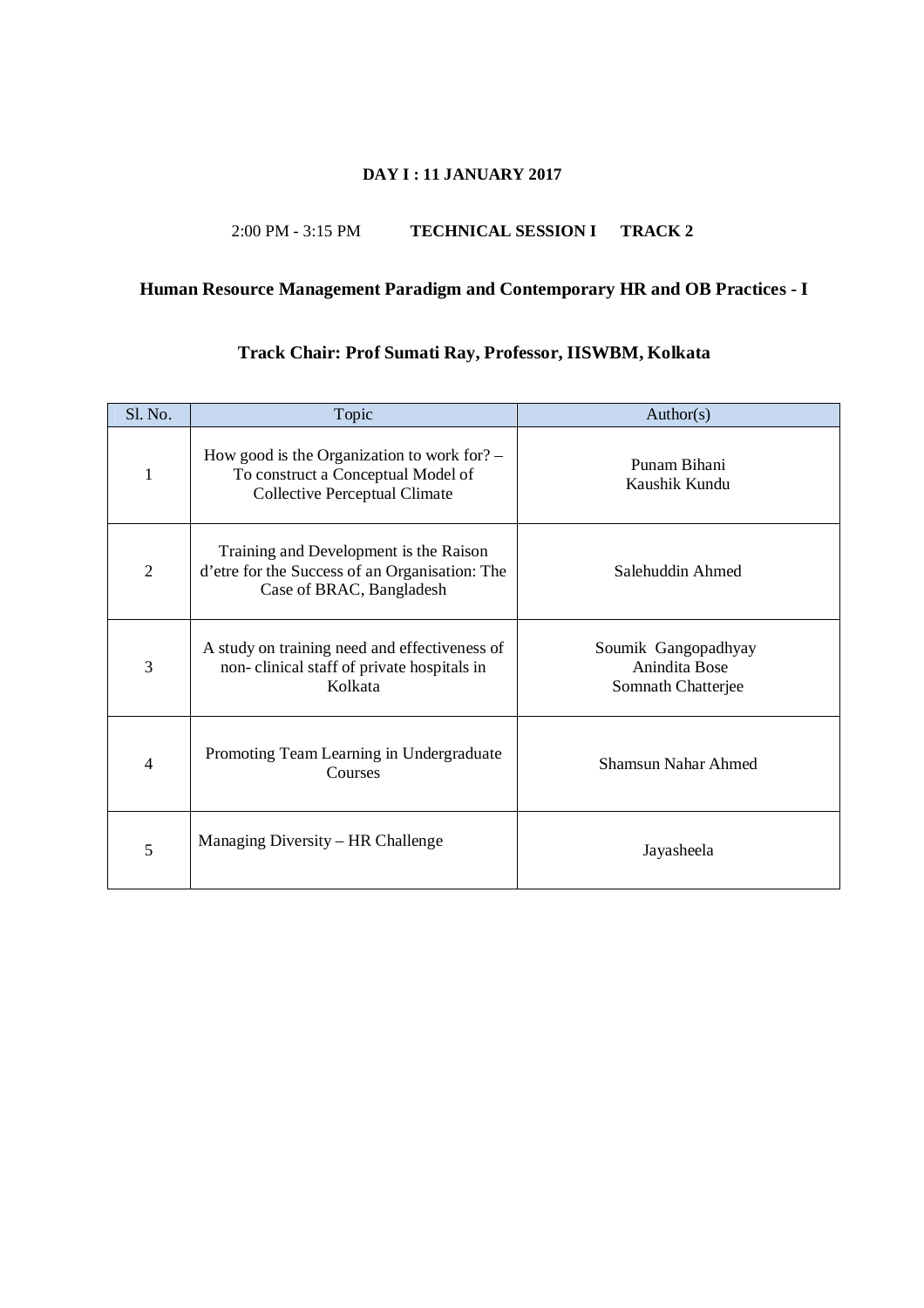#### **DAY I : 11 JANUARY 2017**

#### 3:30 PM - 4:45 PM **TECHNICAL SESSION II TRACK 3**

#### **Financial Management Paradigm and**

## **Contemporary Finance and Accounting Practices**

## **Track Chair: Prof Debasish Sur, Professor, Burdwan University**

| Sl.<br>No.     | Topic                                                                                                                                         | Author(s)                                          |
|----------------|-----------------------------------------------------------------------------------------------------------------------------------------------|----------------------------------------------------|
| 1              | Artificial Intelligence: The Future of Fund<br>Management: A study with special reference to<br>Nomura's Simplex Equity Futures Strategy Fund | Gholam Syedain Khan<br>Tanmayananda Chattaraj      |
| $\overline{2}$ | Determinants of Net Non Performing Assets in<br>Indian Banking System: A Comparison of Public &<br><b>Private Sector Banks</b>                | Pallavi Julasaria<br>Anurag Banerjee               |
| 3              | Factors Affecting Stock Market Volatility: An<br><b>Empirical Analysis on BSE SENSEX</b>                                                      | Anuradha Saha<br>Ayan Majumdar                     |
| $\overline{4}$ | Liquidity Management in Banking Sector in India -<br>A Study on Public Sector Commercial Banks                                                | Paramita Roy Biswas<br>Manidipa DasGupta           |
| 5              | Volatility in Daily Returns of Banking Sector in<br>India - An Empirical Assessment on Selected<br>Private and Public Sector Commercial Banks | Som Sankar Sen<br>Manidipa DasGupta                |
| 6              | <b>Sustainable Growth Rate and its Determinants:</b><br>An Emperical Study on some Selected<br>Companies in India                             | Tutun Mukherjee<br>Som Sankar Sen                  |
| 7              | Triple Bottom Line Reporting of ITC: A Way<br>Forward                                                                                         | Sumanta Dutta                                      |
| 8              | Women CEOs and Managerial Efficiency of Banks<br>in India: A Comparative Assessment on SBI and<br><b>ICICI</b>                                | Seeuly Nath<br>Manidipa DasGupta<br>Som Sankar Sen |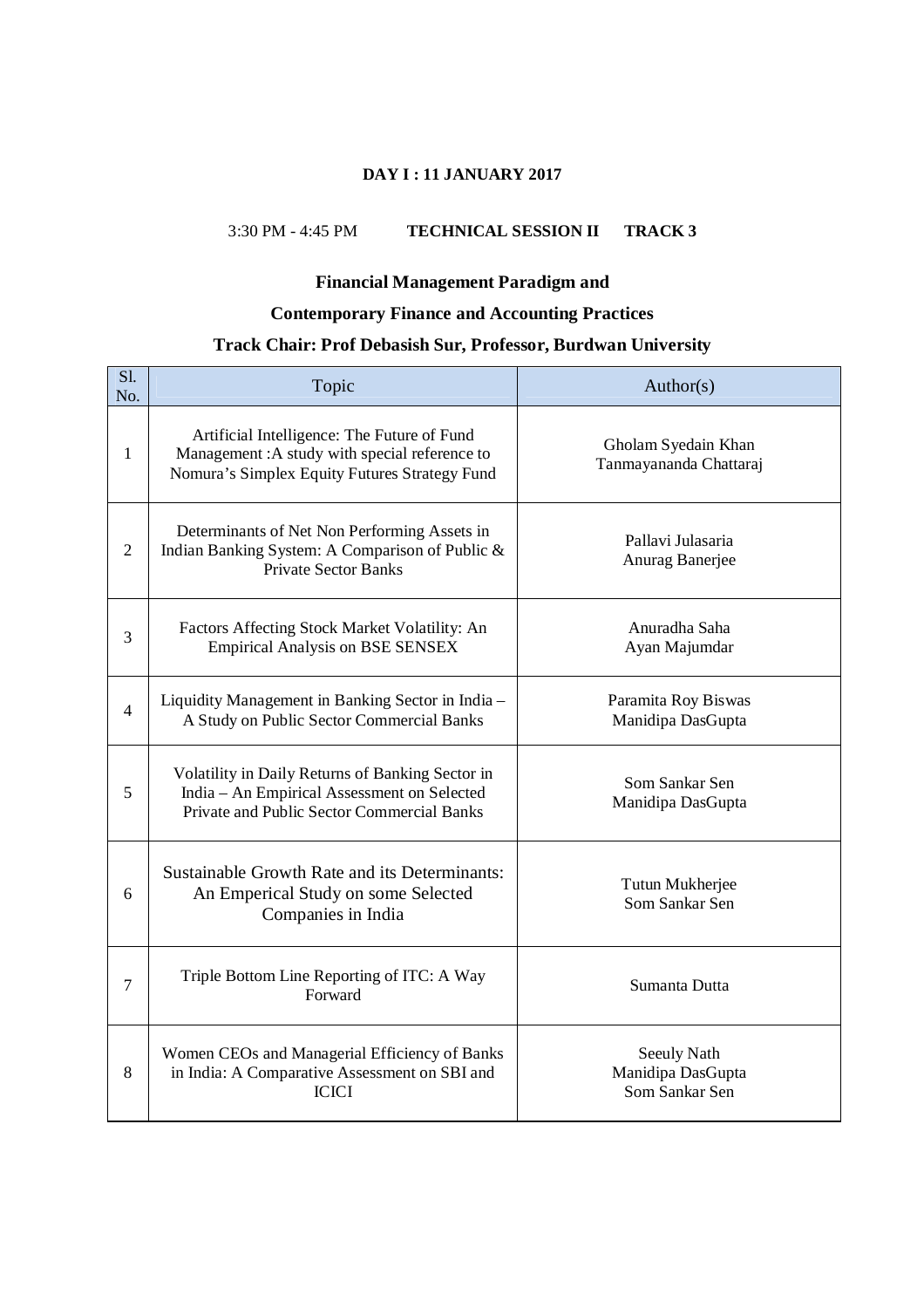#### **DAY I : 11 JANUARY 2017**

#### 3:30 PM - 4:45 PM **TECHNICAL SESSION II TRACK 4**

# **Contemporary Economics, Commerce Paradigm & Global Business Practices**

## **Track Chair: Prof Jaydeb Sarkhel, Professor (retd.), Burdwan University**

| No.            | Topic                                                                                                          | Author(s)                                   |
|----------------|----------------------------------------------------------------------------------------------------------------|---------------------------------------------|
| $\mathbf{1}$   | An Emperical Study on the Closed MSMEs in South<br>24 Parganas District, West Bengal                           | Manas Naskar<br>Sourav Kumar Das            |
| $\overline{2}$ | Linkage Between the Financial Development And<br>Quality Of Life: A Study In The Context Of SAARC<br>Countries | Arindam Laha<br>Avisek Sen                  |
| 3              | A study on the reasons behind the increase in Foreign<br>Direct Investment in IT and ITES Sector.              | Manjishtha Maitra<br>Shantanu.P.Chakraborty |
| 4              | Estimating Banking Efficiency in the District of<br>Burdwan, West Bengal: A Case Study                         | Prasanta Mukherjee<br>Somnath Chatterjee    |
| 5              | Determining Performance of Hospitals in West<br>Bengal: A Case Study                                           | Somnath Chatterjee<br>Arindam Laha          |
| 6              | India's Transition towards GST – An Essential Step to<br>remain Globally Competitive                           | Aloke Gupta                                 |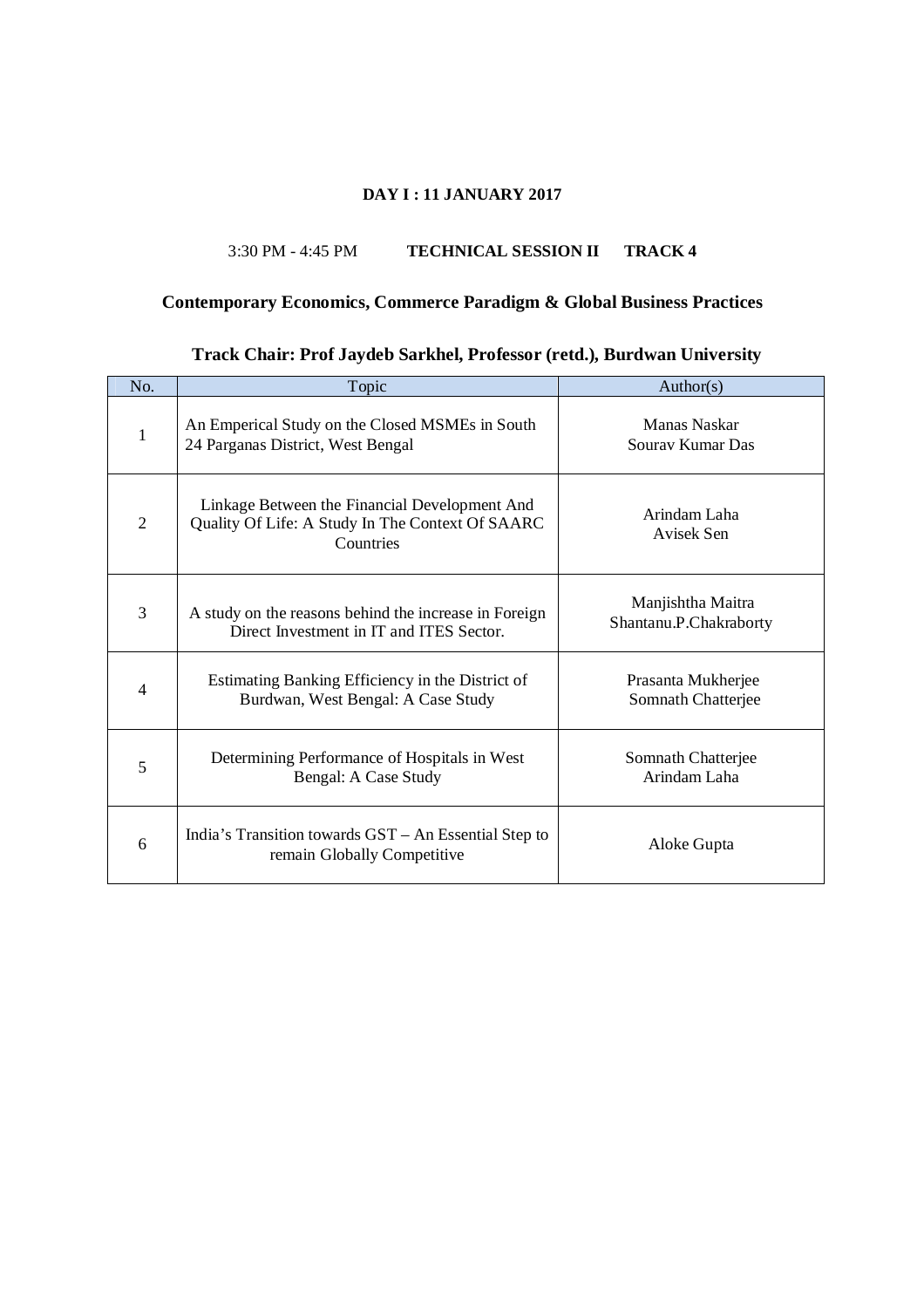## **DAY II: 12 JANUARY 2016**

#### 10:30 AM - 11:45 AM **TECHNICAL SESSION II PANEL 5**

## **Marketing Management Paradigm and Contemporary Marketing and Sales Practices - II**

| Sl. No.      | Topic                                                                                                                                                                                                              | Author(s)                                          |
|--------------|--------------------------------------------------------------------------------------------------------------------------------------------------------------------------------------------------------------------|----------------------------------------------------|
| $\mathbf{1}$ | Analyzing Customer Satisfaction Levels: A<br>contemporary perspective in the Services Sector                                                                                                                       | Swapna Datta Khan                                  |
| 2            | Linking tourism service quality, tourist<br>satisfaction and destination loyalty using Tourist<br>Relationship Management framework                                                                                | Nibir Khawash<br>Arup Kumar Baksi                  |
| 3            | Emergence of Ambush Marketing and its Present<br>Scenario in India – An Overview                                                                                                                                   | Santanu Mallick<br>Gholam Syedain Khan             |
| 4            | Healthcare Provider - Types of Marketing and<br>henefits                                                                                                                                                           | Mainak Mukherjee<br>Malini Majumdar (Mukhopadhyay) |
| 5            | Interpretation of Advertisement by Targeted and<br>Non Targeted Audience through the effect of<br>verbal and visual components of ad and the<br>influence of that interpretation over brand<br>attitude and belief | Sangita Ghosh                                      |
| 6            | Marketing Strategy of Packaged Drinking Water<br>- An Indian Case Study                                                                                                                                            | Kanchan Parmar<br>Protik Basu                      |
| 7            | Wills Lifestyle – Comparative Study of its<br><b>Competitor Brands</b>                                                                                                                                             | Itender Kumar<br><b>Protik Basu</b>                |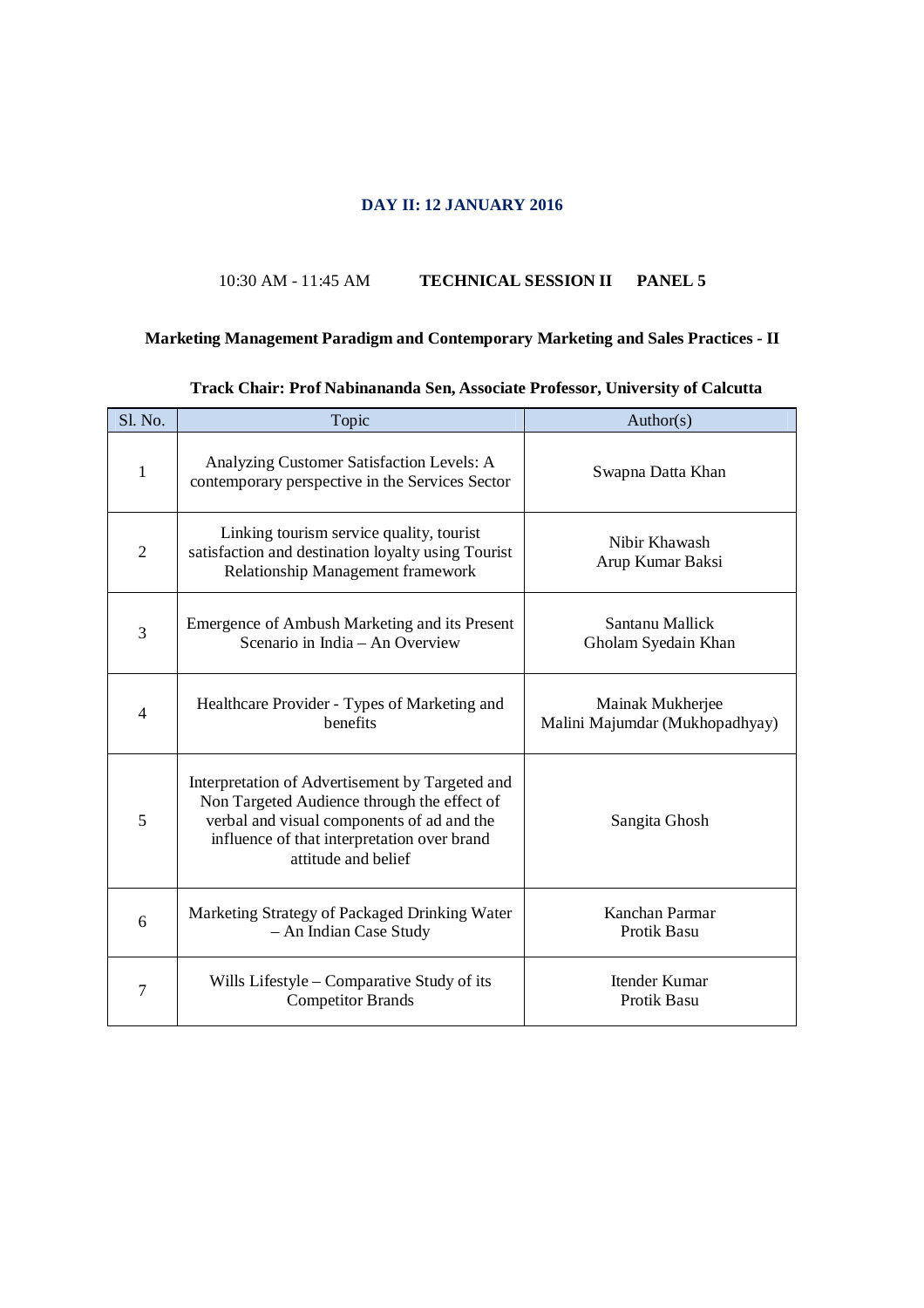#### **DAY II: 12 JANUARY 2016**

#### 10:30 AM - 11:45 AM **TECHNICAL SESSION II PANEL 6**

## **Contemporary Management Paradigm & Contemporary Business Practices - I**

## **Track Chair: Prof. Sharmistha Banerjee, Professor, University of Calcutta**

| Sl. No.        | Topic                                                                                                                                                                                      | Author(s)                                       |
|----------------|--------------------------------------------------------------------------------------------------------------------------------------------------------------------------------------------|-------------------------------------------------|
| 1              | E-Tourism and Its Impact of Promotion for the<br>Himalayan Hill Station Sikkim: An Empirical<br>Analysis for Information Management-Online and Off<br>line Service Infrastructure          | Debasish Batabyal                               |
| $\overline{2}$ | <b>Behavioural Predictors of the Personal Effectiveness</b><br>of College Students in West-Bengal                                                                                          | Debasish Pal Chaudhuri<br>Sarup Prasad Ghose    |
| 3              | Teaching Empathy, Social Emotional Learning and<br>Behaviour Management in the Class-room Enhances<br>Students' Resilience and Mental Well Being.                                          | Sasmita Tripathy (Satpathy)<br>Puja Singh Ghosh |
| 4              | A Study on Corporate Social Responsibility Practices<br>of Some Selected Tea Companies in the North-<br>Eastern Indian Region                                                              | Sree Indranil Chatterjee<br>Amit Majumdar       |
| 5              | Sustainable Corporate Social Responsibility – An<br>Empirical Study on Shiksha Project by Procter &<br>Gamble (India)                                                                      | Sougata Majumder<br>Rajib Bhattacharya          |
| 6              | Factors effecting the Psychological Well-Being and<br>Success of the Doctoral Students who move back to<br>Academics from Industry, Spiritual Intelligence<br>playing the Moderating Role. | Surjyasikha Das                                 |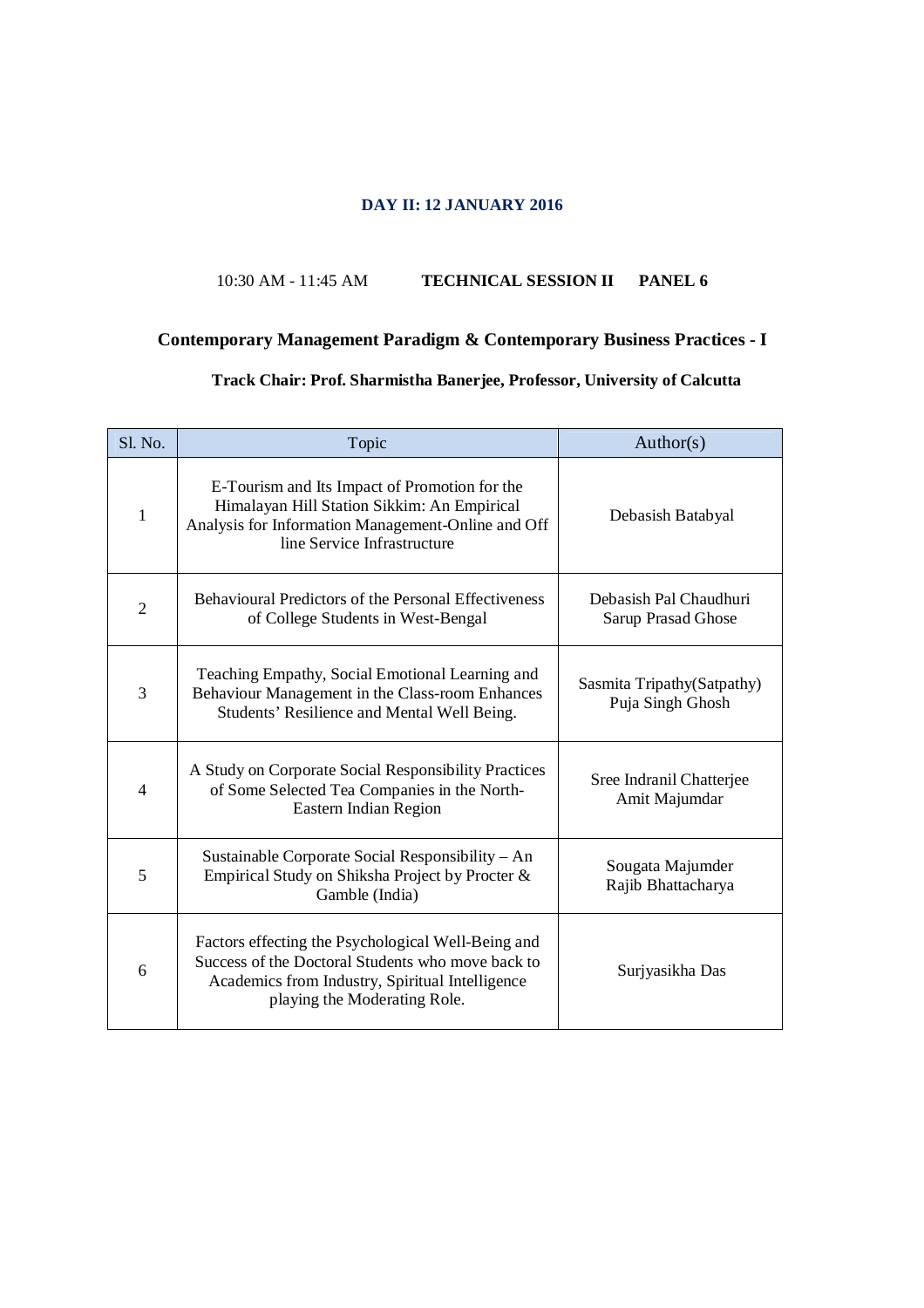#### **DAY II : 12 JANUARY 2017**

#### 2:15 PM - 3:30 PM **TECHNICAL SESSION IV TRACK 7**

## **Human Resource Management Paradigm and Contemporary HR and OB Practices - II**

#### **Track Chair: Ms Sumbhul Eram, HR Manager - Eastern Region, Pepsico India**

| <b>Sl. No.</b> | Topic                                                                                                                                | Author(s)                                                                                   |
|----------------|--------------------------------------------------------------------------------------------------------------------------------------|---------------------------------------------------------------------------------------------|
| 1              | Effectiveness of Green HRM Practices on the<br>Psychological Contract: Changing Nature of<br>Employee-Employer in Automobile Company | Rinki Mishra<br>Sarup Prasad Ghosh<br>Surjyasikha Das                                       |
| $\overline{2}$ | Women Leadership: An Effective Perspective                                                                                           | Madhurima Basu<br>Kumkum Mukherjee                                                          |
| 3              | Strategies towards Developing Human Resource- A<br>Comparative Study of Brazil, Russia, India, China<br>and South Africa (BRICS)     | <b>Bikram Singh</b>                                                                         |
| 4              | <b>Stress Handling Capacity of MBA Students: An</b><br>Inter-Gender Study                                                            | Arunangshu Giri<br><b>Adrinil Santra</b><br>Wendrila Biswas<br>Soumendra Nath Bandyopadhyay |
| 5              | A Study of Labour Reforms in the Context of<br>Globalisation – A Critical Appraisal                                                  | Sanjay Anand<br>Parveen Ahmed Alam                                                          |
| 6              | Human as a Resource: Macro Level Scenario                                                                                            | Jaideep Chatterjee                                                                          |